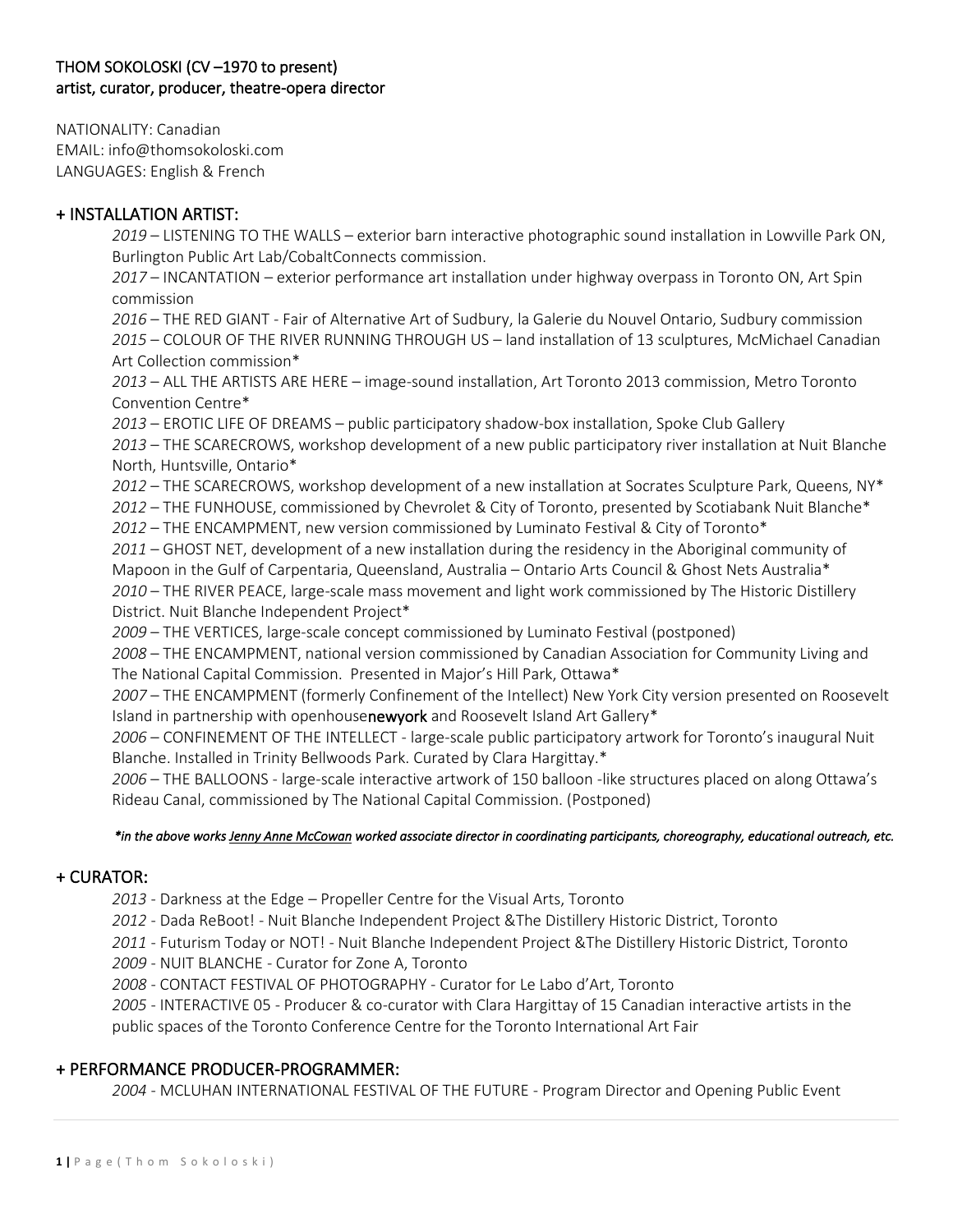designer with a focus on new interactive and media arts.

*2000-01* - KOPERNIKUS by Claude Vivier International Tour (in co-production with the Banff Centre, L'Association Française d'Action Artistique with tour at the 2000 Banff Summer Festival, Musica Festival in Strasbourg, Huddersfield Festival in England, L'Opera de Montréal at Place des Arts and Toronto's MacMillan Theatre) *2000* - 14 REMEMBERED by Ahmed Hassan and choreography by Peggy Baker (a theatrical requiem based on the tragic slaying of 14 young women at Montreal's L'École Polytéchnique in 1989, Massey Hall, Toronto) *1999* - OPERA BOOM (contemporary operas from across Canada, THE GANG by Peter Hannan and Tom Cone - Vancouver, YO SOY la DESINTEGRACION by Jean Piché and Yan Muckle - Montréal and DOWN HERE ON EARTH by Rainer Wiens and Victoria Ward - Toronto, du Maurier Theatre Centre)

*1996* - SONiC BOOM (included (IN)CONTEXT, a fusion of film and music with filmmakers Atom Egoyan and Peter Mettler and music groups Nexus and the Evergreen Gamelan Club, SHE PROMISED SHE'D BAKE A PIE, by the URGE Collective and Giorgio Battistelli's APHRODITE)

*1995* - SONiC BOOM (included THE MASTER MUSICIANS OF JAJOUKA from Morocco, WX by composer John Oswald and interwoven commissions by 21 international choreographers, including Bill T. Jones & James Kudelka and Holly Small, Giacinto Scelsi's THE SONGS OF CAPRICORN by Chants Libres from Montréal and THE NEXT VOICE, a concert of music by R. Murray Schafer and Juhan Puhm)

*1994* - SONiC BOOM (included MICHAEL NYMAN and His Ensemble, ABSTRACT CHAINS by the Urge collective, Chants Libre's NE BLAMEZ JAMAIS LES BÉDOUINS by Alain Thibault and René Daniel-Dubois, the Banff Centre's EL CIMARRÒN by Hans Werner Henze and Hans Magnus Enzensberger and ARCHAEOLOGY OF THE FEMALE VOICE, concert of contemporary vocal music)

# + DIRECTOR:

*SITE-SPECIFIC Original Music Theatre / Operatic* 

*2006* - THE ROYAL FLUSH - Site specific spectacle that included dance & circus arts staged in and around five unique fountain and atrium sites. Commissioned by Fallsview Casino, choreographed by Jenny Anne McCowan.

*2003* - KAFKA IN LOVE (a 'water-opera' staged inside the Hart House swimming pool with synchronized swimmers, silent film and soundscape, World Stage Festival)

*1996* - THE ANXIETY OF IMMORTALITY (installation-opera inside Royal Ontario Museum, Toronto) *1994* - GLENN GOULD BIRTHDAY PARADE (included the Canadian Children's Dance Theatre, the Canadian Children's Chorus and over 200 young musicians and volunteers, along Wellington Street West, Toronto)

# *SITE-SPECIFIC - Music Theatre / Opera*

*1992* - HERMES TRISMEGISTOS by R. Murray Schafer (Union Station, Toronto - World Stage Festival) *1990* - HERMES TRISMEGISTOS by R. Murray Schafer (Abandoned Cirque d'hiver - Festival de Liège & Ars Musica Festival, Belgium)

*1989* - THE GREATEST SHOW by R. Murray Schafer (Peterborough Festival of the Arts, City Centre Park) *1985* - RA by R. Murray Schafer (Holland Festival, Leyden canals, museum of Egyptology & Viking fortress) *1984* - YANKEES AT YORK by Sky Gilbert & Micah Barnes (Old Fort York, Toronto)

*1983* - RA by R. Murray Schafer (Ontario Science Centre, Toronto)

*1983* - SID'S KIDS (Punk Musical) by Jane Foy & Allan Booth (Voodoo Club, Toronto)

### *TRADITIONAL STAGING - Operatic*

 - PIERROT LUNAIRE & TRANSFIGURED NIGHT by Schoenberg (Artword Theatre, Toronto) - DOWN HERE ON EARTH (for 5 prepared electric guitars) by Rainer Wiens and Victoria Ward (Factory Theatre & du Maurier Theatre Centre, Toronto, Espace GO, Montreal) - REQUIEMS FOR THE PARTY GIRL, by R. Murray Schafer (du Maurier Theatre Centre)

*1993* - REQUIEMS FOR THE PARTY GIRL by R. Murray Schafer & PIERROT LUNAIRE by Schoenberg

(reduced versions for Tel Aviv Chamber Ensemble, Israel)

*1996* - PIERROT LUNAIRE by Schoenberg & THE SOLDIER'S TALE by Stravinsky, presented by I Fiamminghi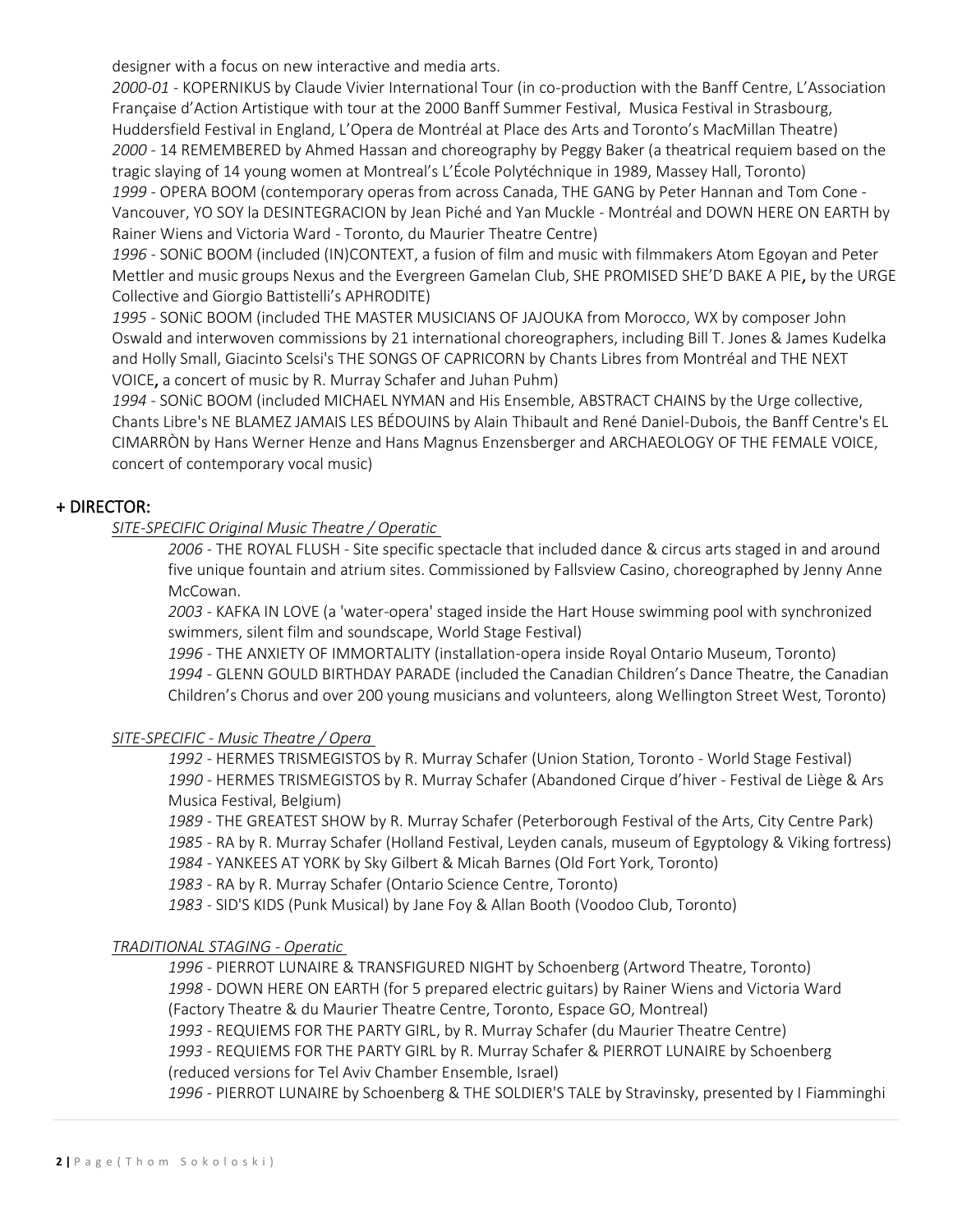and conducted by Rodolf Werten (Belgian and Dutch tour).

- CROWN OF ARIADNE by R. Murray Schafer (Esprit Orchestra, Jane Mallet Theatre)

 - LUDI by Marcelle Deschênes & Renée Bourassa (Banff Centre & American New Music Festival, Montreal)

- REQUIEM FOR MAMMAW by John McDowell (Brussel's Summer Festival and 8 city tour of Holland)

### *THEATRICAL - Dramatic & Original*

- KAMIKAZE - original (The Theater Centre)

- MAGDA by John Herbert (Adelaide Court Theatre)

 - TOUS LES BAGAGES ABANDONNÉS SERA DÉTRUIT IMMÉDIATEMENT (Cafe de la danse, Paris France)

- MUMMERS' PLAY (Mummers Theatre Company, St. John's NFLD)

- SOTOBA KOMACHI by Yukio Mishima (The Theatre Centre)

- HAMLET BY William Shakespeare (Stephenville Festival of the Arts)

- MERCHANT OF VENICE by William Shakespeare (Toronto International Theatre Festival)

- ENDGAME by Samuel Beckett (The Theatre Centre)

- ANTIGONE by Sophocles (The Theatre Centre)

- MARY'S BOOK OF DESIRE - original (The Theatre Centre)

- WATCHTOWER - original Noh Play (Theatre Passe Muraille)

- THE CHAIRS by Eugene Ionesco (Factory Theatre)

 - DEATHWATCH by Jean Genet (Canadian Experimental Performance Season, Niagara-on-the-Lake) - THE FREEZING POINT OF YOOLA ANDERSON - (Canadian Experimental Performance Season,

Niagara-on-the-Lake)

 - THE BOND OF POISON - original (le Centre Cultural Canadien in Paris, LaMama in NYC, American Repertory Theatre in Buffalo, Richard DeMarco Gallery in Edinburgh and Barlinnie Prison, Maximum Security in Glasgow)

- THE VILLAGE - original (Festival-Off d'Avignon and Edinburgh Fringe)

- MISS JULIE by August Strindberg (Festival-Off d'Avignon, Edinburgh Fringe, le Nouveau Carré in Paris, LaMama in New York City and the American Contemporary Theatre in Buffalo)

# + COORDINATOR/POSITIONS:

 - BOARD MEMBER AND PROGRAMME COORDINATOR for Le Labo - centre for Francophone media arts in Toronto located in The Distillery District.

*1994-97* - PROFESSIONAL DEVELOPMENT WORKSHOPS voice workshops with Richard Armstrong from the Roy Hart Institute in France and Jean-Jacques Lemétre, composer for France's Théâtre du Soleil

 - THE 4TH INTERNATIONAL NEW-OPERA MEETING (International contemporary opera producers, Metro Hall) including KABARET 21 and NEXT PERFORMERS WORKSHOP

*1995 & 98* - INTERNATIONAL SOCIETY FOR THE PERFORMING ARTS (ISPA) annual conferences in Toronto and Vancouver. Consultant.

- THE 21ST CENTURY MUSIC-THEATRE & OPERA SYMPOSIUM (du Maurier Theatre Centre)

 - THE PATRIA EXHIBITION (retrospective on the visual compositions of R. Murray Schafer, du Maurier Theatre Centre curated by Eshrat Erfanian)

# + FILM PRODUCTION:

- KAFKA IN LOVE 4 minute short-film for Bravo!FACT

- KAFKA IN LOVE 55 minute film for swimming pool production

- DOWN HERE ON EARTH short-film for Moving Pictures Film Festival (Bravo!Fact)

- WHEN NIGHT IS FALLING, Patricia Rozema, Location Scout

- THOMSON HIGHWAY short-film for Toronto Arts Awards

- PERFECTLY NORMAL, Yve Simoneau, Location Scout & Management